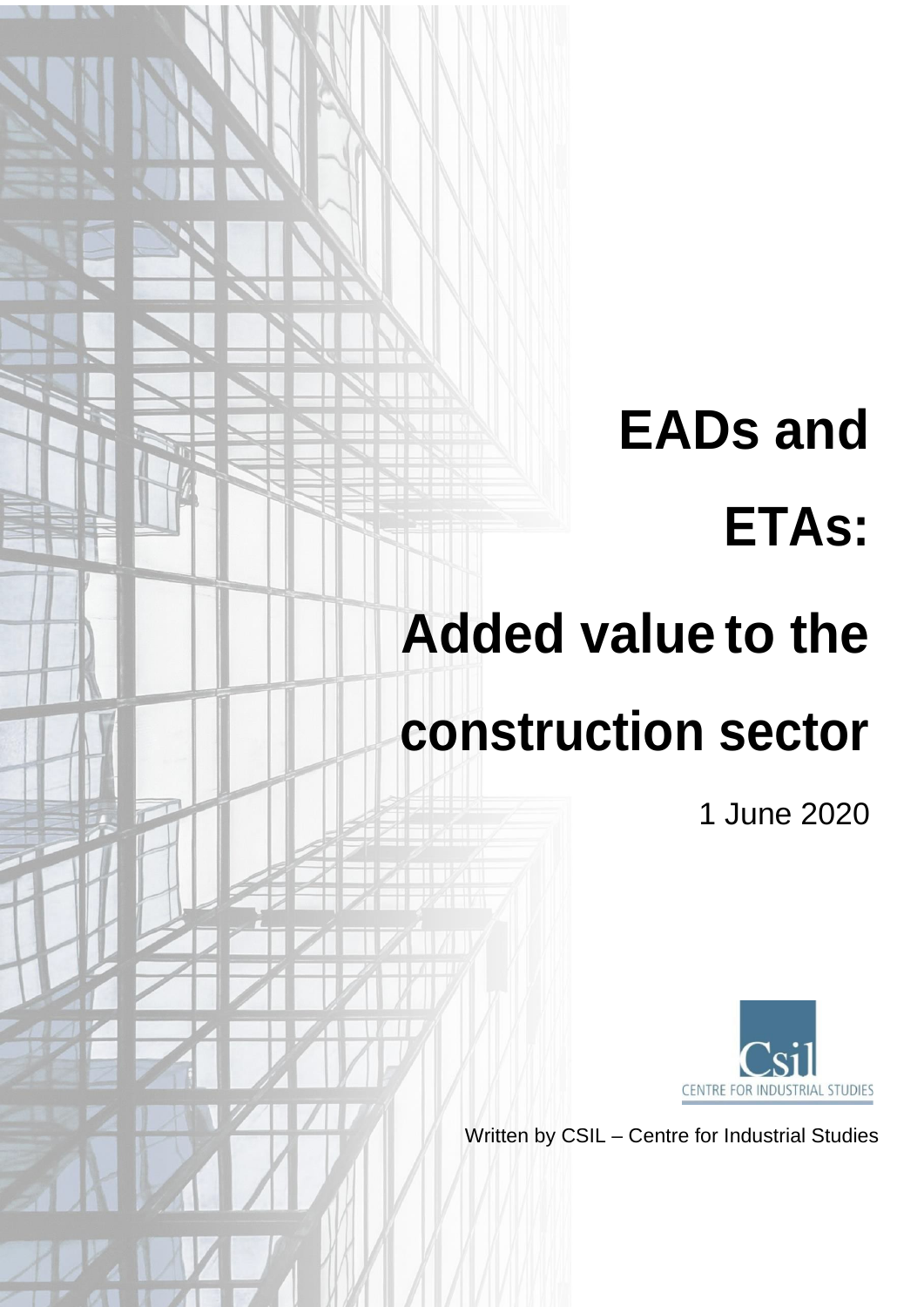### Foreword

This report is part of the research project "EAD and ETA added value" carried out by CSIL – Centre for Industrial Studies – for the European Organisation for Technical Assessment (EOTA).

The Core Team comprises:

- Project and quality assurance manager: Emanuela Sirtori;
- Principal researcher: Alessandra Caputo;
- Survey manager: Gelsomina Catalano;
- Assistant researchers: Matteo Pedralli, Mattia Giroldini and Claudia Santoro.

The authors are grateful to all the stakeholders that agreed to respond to the survey and the team's questions and contributed to the realisation of this report. The authors are also grateful for the helpful insights, the data provided and the support in the survey dissemination from the EOTA staff, and particularly to Mr. Sergio Vazquez Jimenez. The authors are responsible for any remaining errors or omissions.

Quotation is authorised as long as the source is acknowledged.

For any request of information, your contact person is Emanuela Sirtori [\(sirtori@csilmilano.com\)](mailto:sirtori@csilmilano.com).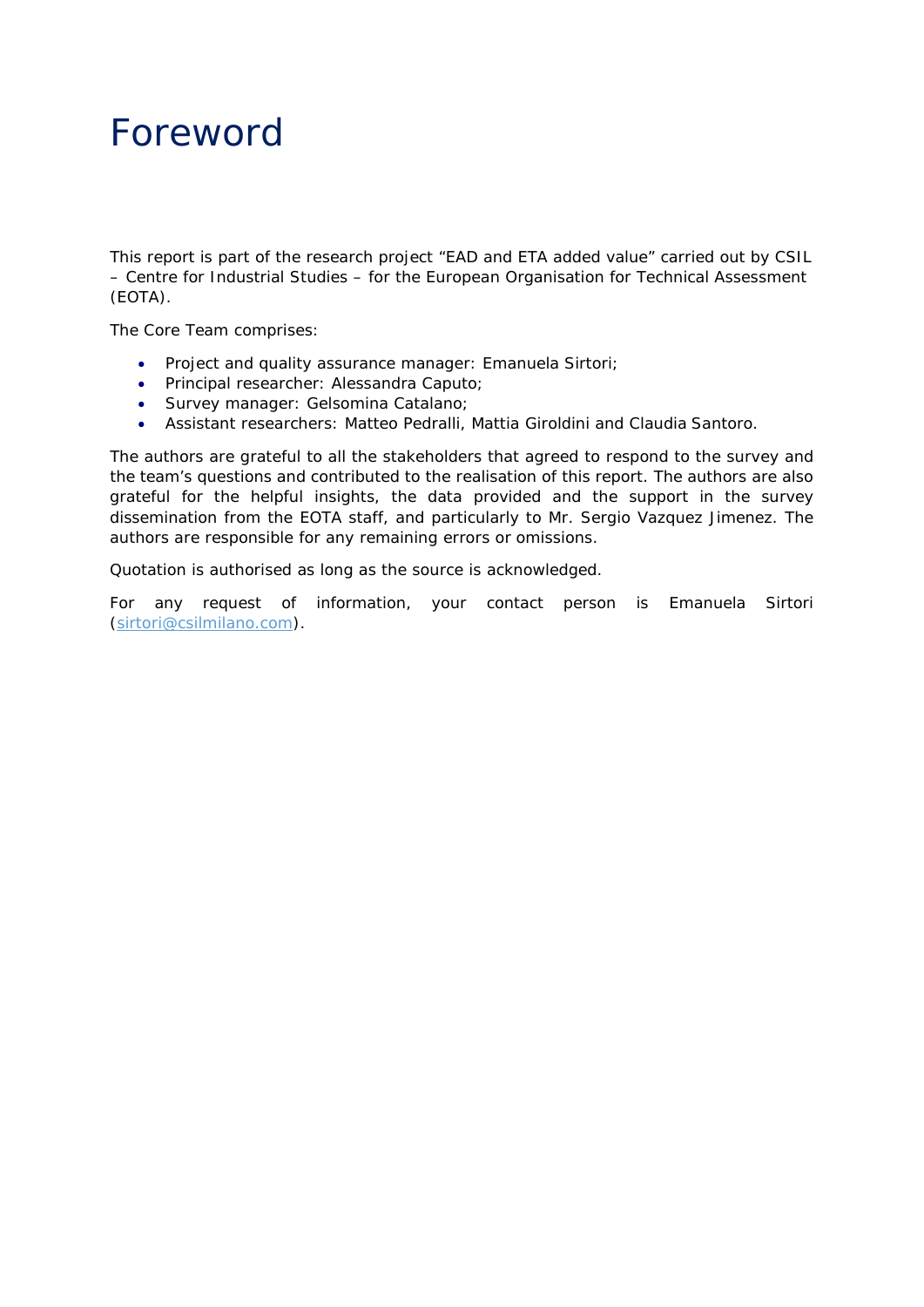### Executive summary

### **Objectives**

This report provides an assessment of the **added value and relevance of the European Assessment Documents** (EADs) and **European Technical Assessments** (ETAs) as well as of the EAD development process, coordinated by the European Organisation for Technical Assessment (EOTA) and implemented in collaboration with its members, the Technical Assessment Bodies (TABs). The overall objective is to identify possible areas of improvement for EOTA to achieve the goals of the Construction Products Regulation (CPR) and deliver a better service to the construction sector.

#### **Methodology**

Methods of analysis include:

- A **desk review** of regulatory documents and previous studies and evaluations of the CPR and EOTA;
- An **online survey** to collect a diversified set of information and opinions on the topic of this study. A total of 333 stakeholders participated in the survey;
- Eight **semi-structured interviews**  with stakeholders to complement the analysis and gain deeper understanding.



### **Main findings**

- Between the entry into force of the CPR and 31st December 2019, a **total of 439 EADs** has been adopted. **7,708 ETAs** were developed in the same time period.
- A large majority of the stakeholders interviewed find that the EOTA route is a valuable alternative route to CE marking in the absence of harmonised standards (hENs). Around 70% of the manufacturers and business associations surveyed consider that the EADs largely **meet the manufacturers' needs**.
- The ETA route has a **high standing among construction industry professionals both within and outside the EU**. The ETAs are recognised by the manufacturers and business associations surveyed as important documents that not only allow cross-border trade of CE-marked products, but also improve the manufacturers' reputations, increase their sales and opportunity to access new markets.
- Over time, EOTA has accomplished the tasks assigned to it by the CPR better and better. The stakeholders consulted, i.e. manufacturers, business associations, and TABs, are especially satisfied with the **confidentiality** and **timeliness** of the process, considered effective to ensure faster placement of more innovative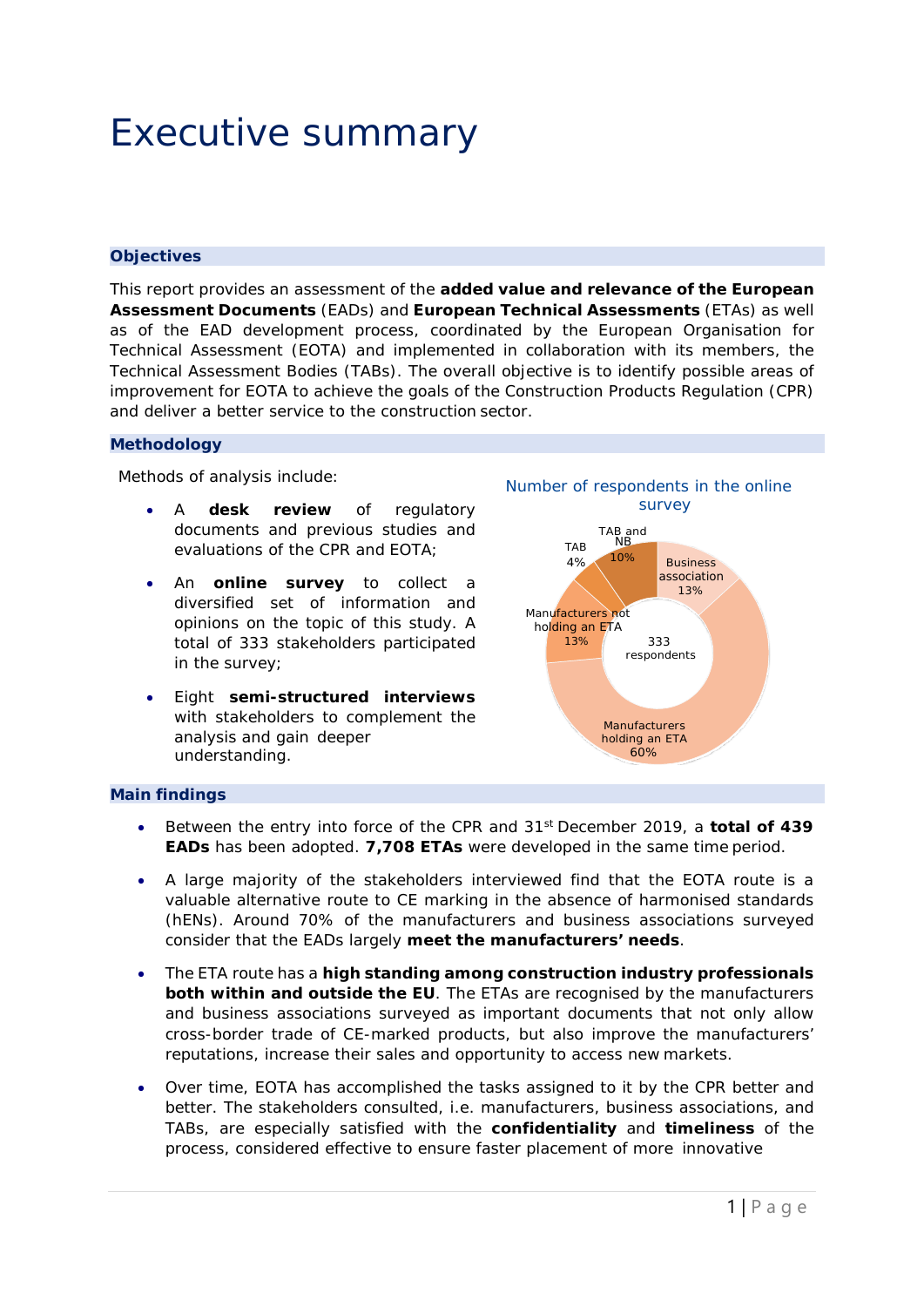products into the market. More than 80% of the TABs consider that EOTA carries out its tasks effectively.

- The analysis of all the EADs developed so far confirms that the EADs tend to be more numerous in some product areas than others. Over 80% of the TABs and 70% of the manufacturers and business associations believe that the EADs are more relevant and numerous for **products characterised by higher innovativeness and larger product variety**.
- About 73% of survey respondents (manufacturers, business associations, and TABs) agreed that the EOTA route contributes to enhancing manufacturers' potential for product innovation. A considerable share of respondents (between 65% and 90%, depending on the type of stakeholder) considers that **the EOTA route targets, at least partly, new-to-the-world or improved products**. The length of the hENs' development process is not aligned with the constant incremental innovations typical of certain product areas and therefore makes the EOTA route more relevant to the needs of manufacturers of such products.
- Building on official definitions of innovation existing in the literature, this report proposes a **simple methodology to assess the degree of innovativeness** of the products covered by EADs based on information contained in the EADs themselves. The process would allow distinguishing between radically innovative, moderately innovative, incrementally innovative or non-innovative products.
- Beyond the issuing of ETAs, nearly 60% of the TABs have been involved in the development of EADs. **The TABs significantly differ from one another in terms of available human and financial resources as well as in range of expertise**. This can explain why some TABs are more active than others. The checklist for the TABs and the establishment of a technical quality management team in the EOTA secretariat have contributed to improving the quality of the EADs submitted to the European Commission. This improvement is expected to reduce, in the near future, the time required for revisions and approval.
- The degree of overlap and conflict between the EADs and existing hENs is limited and not regarded as problematic by the stakeholders. **A higher number of EADs in some product areas has been found to be appropriate and necessary to these areas.** This indicates that the EOTA and the CEN route truly complement each other, as they tend to cover different types of products.
- The majority of stakeholders agreed that ETAs could not be replaced by any other third-party body verification without a loss of product credibility. About 70% of respondents indicated that **repealing the EOTA route would be detrimental to the companies' economic performance**.

### **Recommendations**

• There is still room for all stakeholders involved to **further streamline the EAD development process**, through a greater sharing of best practices; more clarity on the process timeline for manufacturers; a faster and smoother revision process by the European Commission; and a significantly timelier EADs citation process in the EU Official Journal by the European Commission. Some of the proposed improvements may require a revision in the CPR.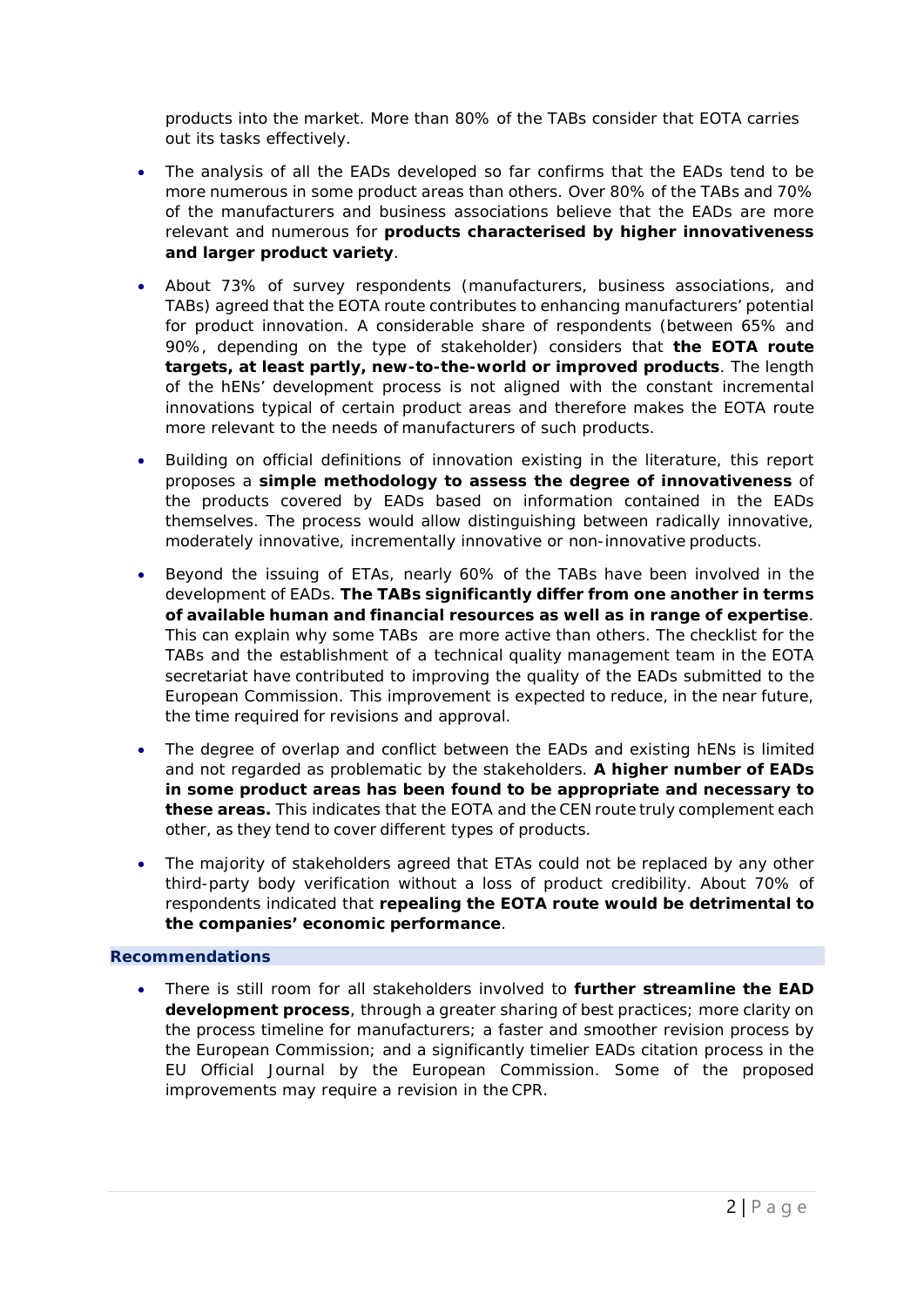- Different parties suggested the possible reintroduction of the "**fitness-for-use**" concept in the ETAs, which was removed by the CPR but is considered by the manufacturers to be very useful.
- Given the importance of the ETAs for the industry, it could be considered to give EOTA the means to **monitor the consistency and quality not only of EADs but also of ETAs** and communicate any concerns to the designating Member States and the Commission.
- In line with the CPR provisions, the Member States should make sure that **periodic performance audits on the nominated TABs** are carried out properly. EOTA and/or the European Commission could be involved in this process to make sure that the performance audits are conducted consistently across all Member States.
- The findings of this study, more complete and up-to-date than the previousreports on CPR implementation and EOTA, should be **taken into account in the ongoing discussions about reviewing the CPR**.
- Building on the findings of this study, a **follow-up study** could be initiated by (or in collaboration with) the European Commission to better explore the implications that any change in the CPR could have, and to develop concrete proposals on how the EOTA route could be improved under the different policy options being considered in the review of the CPR. Considering that any legislative amendment increases uncertainty among stakeholders and significantly slows down the standardisation process, the impact of a possible repeal of the EOTA route should be duly assessed against all available evidence.